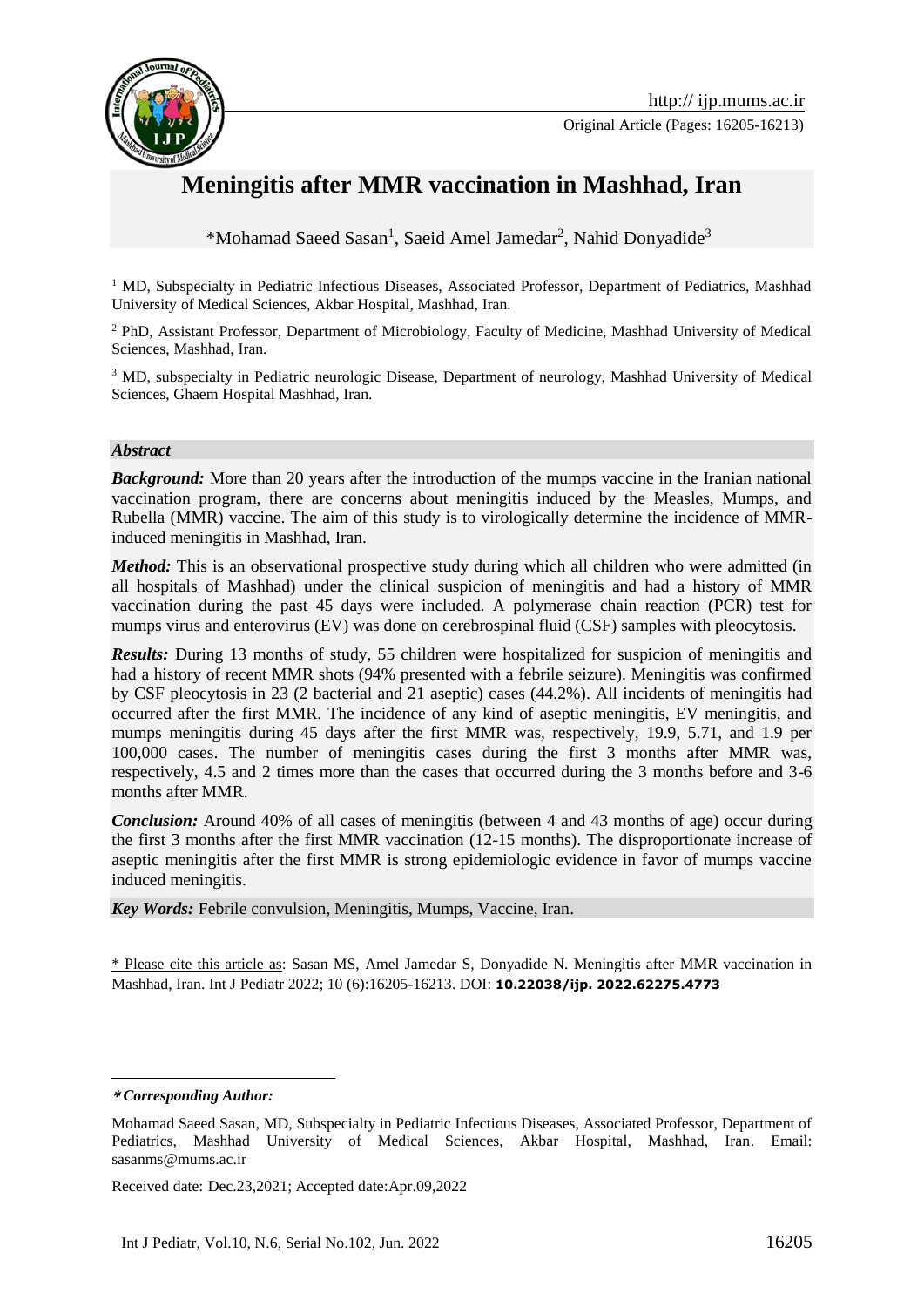#### **1- INTRODUCTION**

Aseptic (viral) meningitis is by far the most common type of meningitis in Iranian children [\(1,](#page-6-0) [2\)](#page-6-0). Aseptic meningitis during the first month after MMR vaccination is a leading type of viral meningitis in our daily clinical experience in children's hospitals of Mashhad. Meningitis induced by the mumps vaccine has been reported in several countries [\(3,](#page-7-0) [4\)](#page-7-1). In Japan, MMRinduced meningitis has led to the exclusion of mumps from the routine immunization program [\(5\)](#page-7-2). Vaccination for mumps in Iran was started in 2003. During the past decade, several reports have been published in Iran about aseptic meningitis associated with the mumps vaccine [\(6-9\)](#page-7-3).

This study aims to further evaluate the association of the mumps virus with meningitis in children, within 45 days after MMR vaccination.

### **2- MATERIALS AND METHODS**

This is an observational prospective study (December 2011 to December 2012) focusing on meningitis during 45 days after MMR vaccination. All children who were admitted to Mashhad hospitals with a pediatric ward (Imam Reza, Ghaem, Dr. Sheikh, Hashemi Nejad, and 17 Shahrivar) were included in the study. We also collected data on all cases of meningitis (regardless of the etiology) in the age range of 4 to 43 months, to evaluate if there is any disproportionate higher rate of meningitis after MMR vaccination, compared to the rest of the study population. All cases of post-surgical, post-traumatic, and carcinomatous meningitis were excluded from the study. We also met all pediatricians and residents of the five mentioned hospitals and provided them with information about MMR-induced meningitis. In this study, there was no other intervention besides the routine care of patients.

The definition of meningitis in this study is based on cerebrospinal fluid (CSF)

pleocytosis as  $WBC > 5/mm^3$ . Clinical data were gathered directly from the parents, patients, and hospital files. Besides routine CSF analysis (culture, cell count, sugar, and protein), PCR for enteroviruses (EV) and mumps was done on all frozen CSF samples. Nucleic acid extraction was performed by the High Pure Viral RNA kit (Roche Diagnostics GmbH, Germany) according to the manufacturer's instructions. Real-time reverse transcription PCR (RT-PCR) was carried out on a Rotor-Gene 6000 instrument using mumps virus and enterovirus realtime RT-PCR kits (Liferiver, Shanghai ZJ Bio-Tech Co., Ltd., China) in a 25µl total volume according to the manufacturer's instructions. These kits contain a specific ready-to-use system for the detection of mumps and EV by RT-PCR within the real-time PCR system. The reaction is carried out in one step real-time RT-PCR. The detection of amplified mumps and enteroviruses DNA fragments is done in fluorimeter channel FAM with the fluorescent quencher BHQ1. Reactions were performed along with positive and negative controls.

According to the Iranian national immunization program of immunization, MMR is administered at 12 and 18 months of age since 2008, but before that, it used to be given at 12 months and 4-6 years; therefore, in the study period, there were still some preschool children who were receiving their second MMR shot.

#### **3- RESULTS**

During the 13 months of study, 105,046 and 168,616 children received their first and second dose of MMR vaccine, respectively, in the city of Mashhad. As **Fig. 1** shows, except for a peak in June and July 2012 which was due to the second dose MMR vaccination for school entrance, the rate of MMR vaccination was similar throughout the year.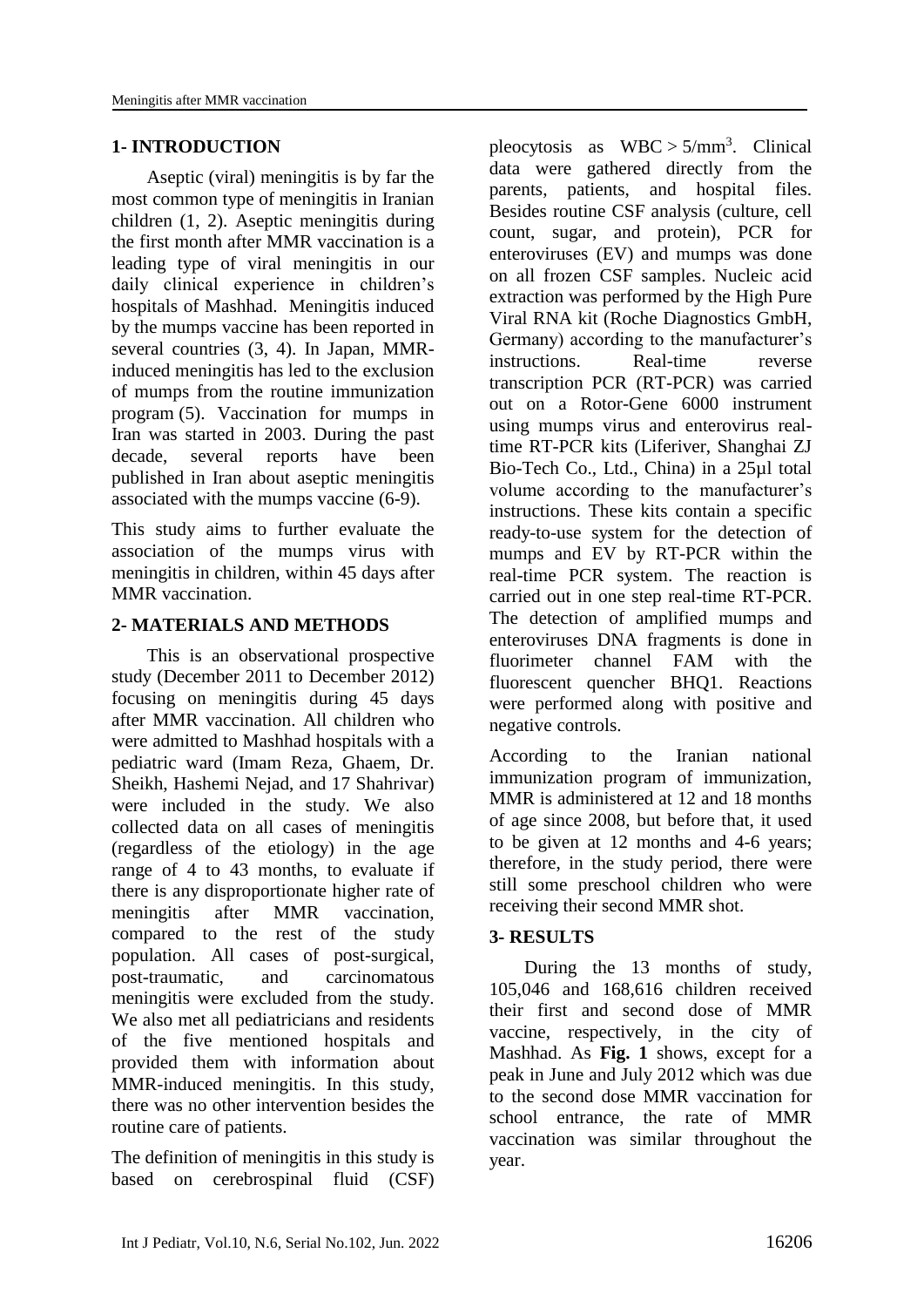

**Fig. 1:** The number of monthly doses of MMR vaccine administered in Mashhad during the study period (Dec  $2011 - Dec 2012$ )

The mean rate was 19600/month. In this period, we had 52 suspected cases of meningitis that occurred within 45 days after the MMR vaccination, where 49 (94%) presented with febrile seizure and 3 (6%) with fever and vomiting. A Lumbar

puncture (LP) was performed for 40 (76.9%) children. In the other 12 cases, the parents refused it. CSF analysis confirmed meningitis (WBC  $> 5/$ mm<sup>3</sup>) in 23 (57.5%) of these cases, with two bacterial and 21 aseptic meningitis (**Table 1**).

| Item                              | Number $(\%)$              |  |
|-----------------------------------|----------------------------|--|
| Total cases                       | 52                         |  |
| Presented with fever and seizure  | 49 (94%)                   |  |
| Presented with fever and vomiting | 3(6%)                      |  |
| Lumbar puncture was performed     | 40 (76.9%)                 |  |
| Normal CSF                        | 23(40)(57%)                |  |
| Bacterial meningitis              |                            |  |
| Aseptic meningitis                | $21 \frac{(40)}{(52.5\%)}$ |  |
| Enteroviral meningitis            |                            |  |
| Mumps meningitis                  |                            |  |

**Table 1:** Clinical and laboratory data of children with mumps vaccine associated meningitis In Mashhad (Dec 2011-Dec 2012)

The manufacturer of the MMR vaccine that the 21 children with aseptic meningitis had received in 57.7% of the cases was Iranian (Zagreb strain, Razi Institute of Serum and Vaccine) and in the rest (42.3%) Indian (Hushinoo strain, Serum Institute of India, Ltd.). PCR for mumps

and enteroviruses was performed for 19 CSF samples with pleocytosis, which was positive in 2 and 6 patients, respectively. Therefore, in this study, the cause of aseptic meningitis was found in 42.1% of cases (8 out of 19) (**Table 1**).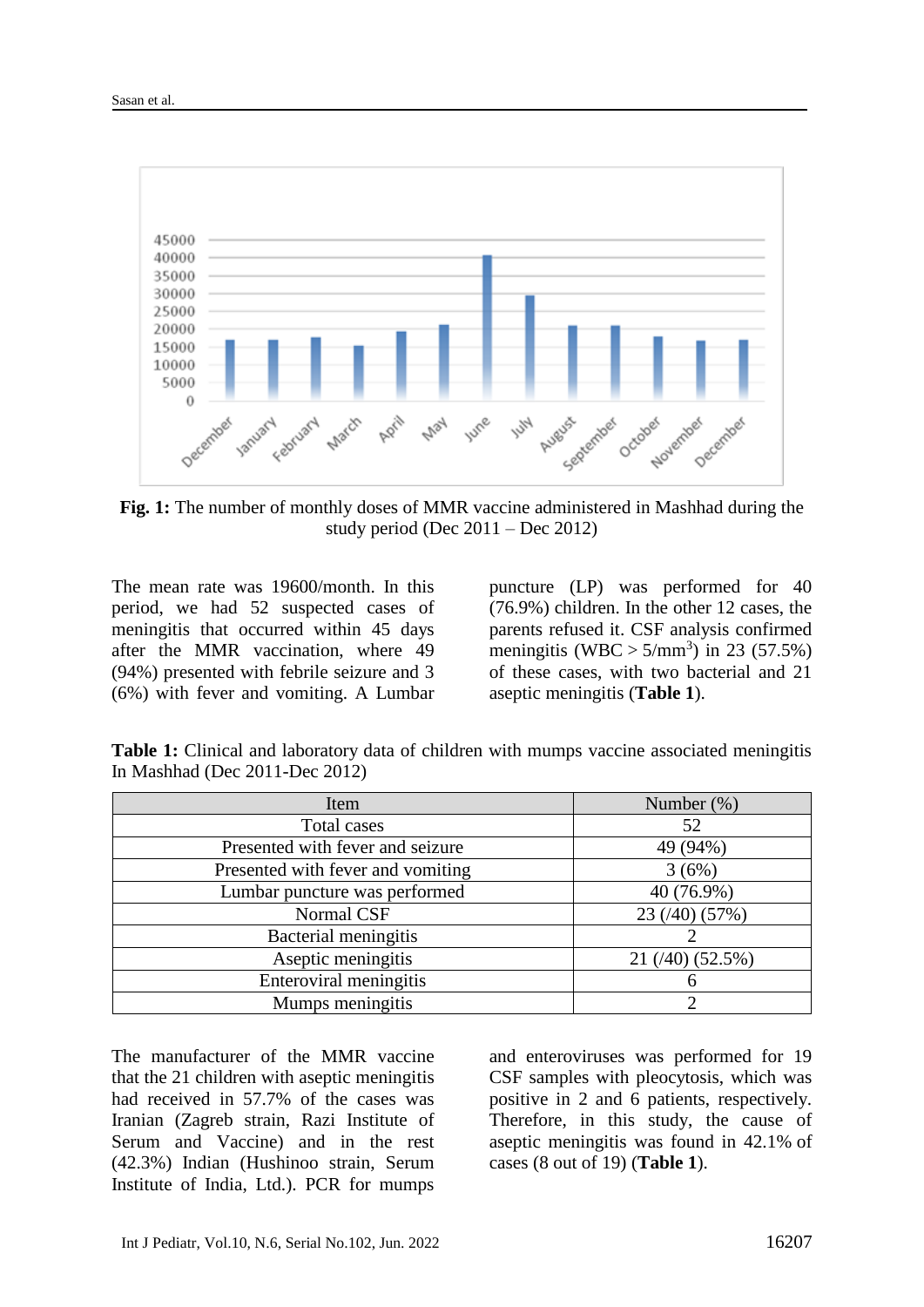All these 23 cases of meningitis were firsttime vaccine receivers. The incidence of any kind of meningitis during the first 45 days after MMR vaccination was 21.8/100,000 and zero, respectively, for the first and second dose of the vaccine. The incidence of any kind of aseptic meningitis, EV meningitis, and mumps meningitis during the 45 days after the first MMR dose was 19.9, 5.71, and 1.9 per 100,000 cases, respectively. The mean interval between the first MMR dose and any kind of aseptic meningitis and EV negative aseptic meningitis was,

respectively,  $23 \pm 8$  days and  $20 \pm 9$  days. Moreover, the mean duration of hospitalization was  $3 \pm 2$  days for all 21 aseptic meningitis cases.

The incidence of febrile seizure (FC), with normal CSF, during the first 45 days after the MMR vaccination was 14.2 and 4.7 per 100,000 cases, for the first and second dose of the vaccine, respectively. The mean interval between vaccination and FC was  $25 \pm 6$  days and  $11 \pm 9$  days. respectively, for the first and second MMR shots (**Table 2**).

**Table 2:** Comparison of neurologic adverse reactions of the first and second MMR

| Item                                     | <b>First MMR</b> | <b>Second MMR</b> |
|------------------------------------------|------------------|-------------------|
| Meningitis incidence                     | 19.9/100,000     | 0/100,000         |
| Febrile seizure incidence (Normal CSF)   | 14/100,000       | 4/100,000         |
| Interval between FCs and MMR vaccination | $25 \pm 6$ days  | $11 \pm 9$ days   |

The shortest observed interval between vaccination and FC was, respectively, 16 days and 1 day for the first and second dose of the vaccine. However, the second MMR shot is often accompanied by the DPT vaccine [\(diphtheria,](https://en.wikipedia.org/wiki/Diphtheria) [pertussis,](https://en.wikipedia.org/wiki/Pertussis) and [tetanus\)](https://en.wikipedia.org/wiki/Tetanus); and FC on the first day after this combined vaccination is almost always due to DPT.

We had 16 children with EV negative aseptic meningitis, which could be meningitis induced by mumps vaccine. The MMR manufacturer was Iranian in 53.3% of the cases and Indian in the rest. The mean length of hospital admission in this group was  $3 \pm 3$  days. A mumps virus PCR was performed on 13 (81%) of these samples which was positive in 2 cases (15.3%). The MMR brand was Iranian in one and Indian in the other case of mumps meningitis. As shown in **Fig. 2**, 43.8% of these cases (7 of 16) occurred in autumn, and the seasonal distribution of these cases is in favor of EV meningitis.

To find the relative frequency of post MMR meningitis in comparison to all

cases of meningitis, we collected the data of all 4-to-43-month-old children with meningitis, from the major pediatrics wards of the city. As demonstrated in **Fig. 3**, 40% of all meningitis cases occurred between 12 to 15 months of age  $(P < 0.05)$ . The number of meningitis cases during the first 3 months after MMR was, respectively, 4.5 times and 2 times more than the meningitis cases that occurred 3 months before and 3-6 months after the MMR vaccine.

# **4- DISCUSSION**

According to the American Academy of Pediatrics (AAP), aseptic meningitis after the mumps vaccine (Jeryl Lynn strain) is rare in the USA, and causality has not been established [\(10\)](#page-7-4). In Japan, the incidence of meningitis induced by mumps vaccine (Urabe strain) (confirmed by PCR of CSF) was 15/100,000 in a nationwide surveillance study for MMR neurologic complications, which is much higher than 1.9 per 100,000 cases in our study (3) [\(11\)](#page-7-5). If we consider all EV negative aseptic meningitis cases of our study as mumps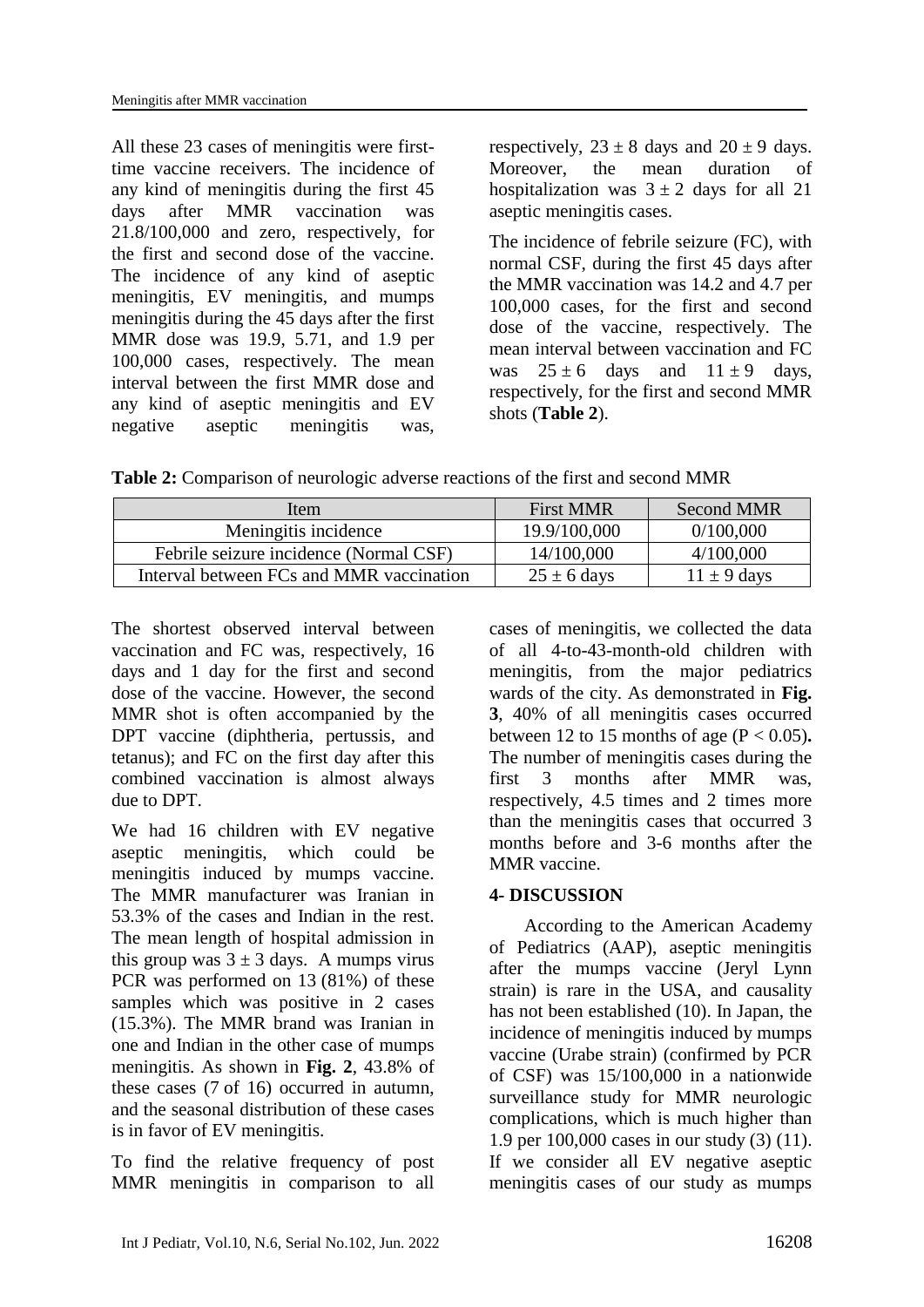meningitis, the incidence of meningitis after the first MMR dose will be 14.2 per

100,000 cases, which is close to the Japanese report [\(5\)](#page-7-2).



**Fig. 2:** Seasonal distribution of EV negative aseptic meningitis, 45 days post MMR vaccination in Mashhad



**Fig. 3:** Age distribution of meningitis cases (in the age range of 4-43 months) in Mashhad (Dec 2011-Sep 2012)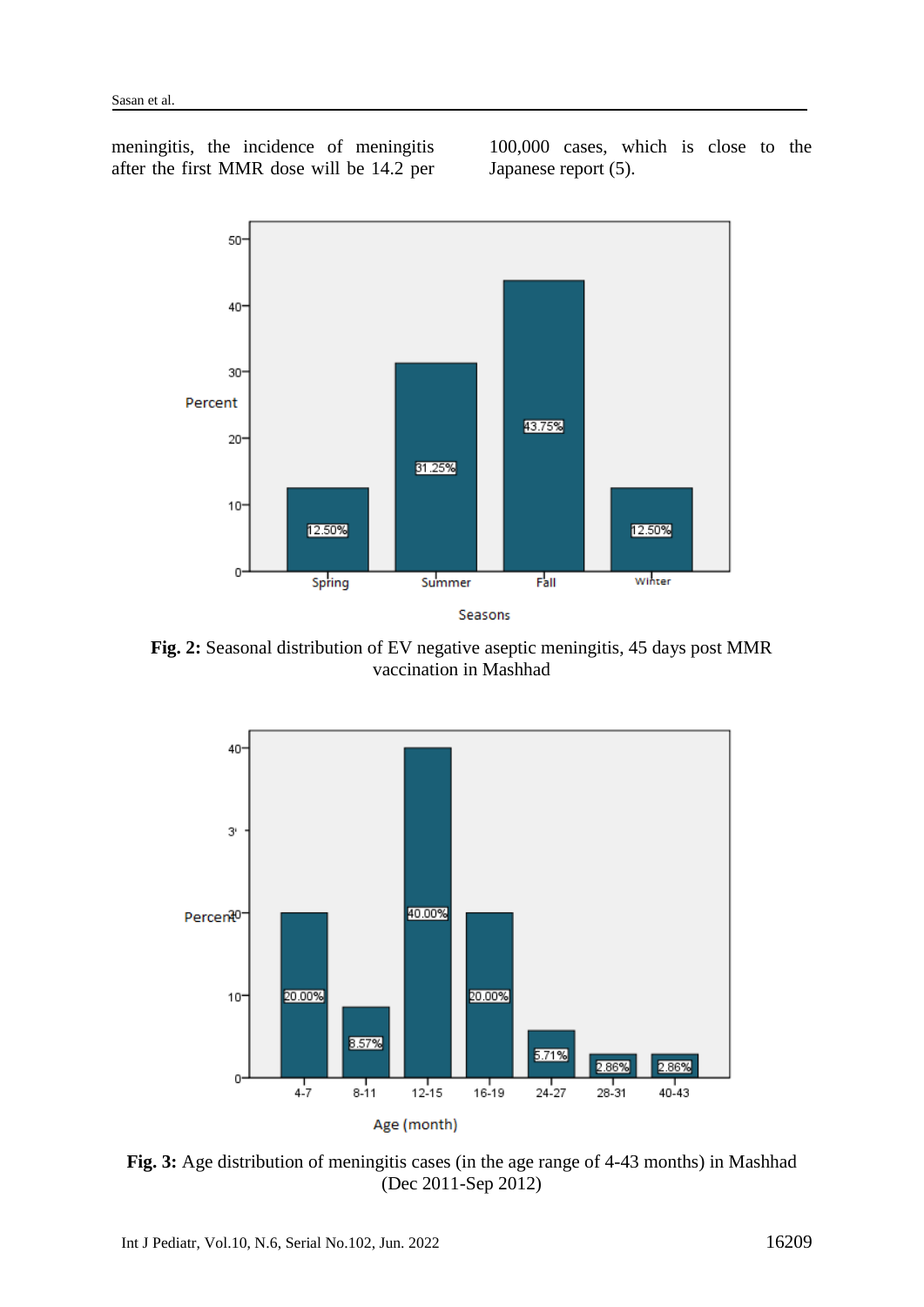The only published study about virologically confirmed MMR meningitis in Iran is a retrospective study by Mamishi, conducted in Children's Medical Center (Tehran) [\(12\)](#page-7-6). They had 481 cases of meningitis during 7 years (2006-2012), where  $125 (27%)$  of them were aseptic, and in 49 out of 125, PCR of CSF was positive for the mumps virus. The onset of post MMR meningitis was from 10 to 33 days after the vaccination. The incidence of MMR-associated aseptic meningitis in that study varied between 0.2/1,000 and 1/1,000 in different years [\(12\)](#page-7-6).

A recent case-control study in Egypt among 453,119 children who received the MMR vaccine manufactured by Serum Institute of India, which is the same vaccine used in Iran, did not show any case of aseptic meningitis, encephalitis, or convulsions . The study design was based on parents recording adverse events for up to 42 days post-vaccination. The correspondent of the article, who is also a member of the vaccine manufacturing company, believes that the Leningrad– Zagreb (L-Z) mumps vaccine strain used by different manufacturers might have changed over the years. This perspective may explain the contrast between these recent findings in Egypt and older studies (1990 and before) which reported the incidence of post L-Z vaccine meningitis to be from 1 case per 900 doses (Japan) up to 1 per 120,000 (France) [\(13-16\)](#page-7-7).

In Brazil, two separate studies have compared the incidence of hospitalization for aseptic meningitis in children aged 1 to 11 years, before and after a mass MMR (L-Z strain) vaccination campaign. In both studies, the incidence of aseptic meningitis significantly increased after the mass immunization. This difference was observed 2 weeks after the beginning of the campaign (RR 5.6), peaked at the  $3<sup>rd</sup>$ week (RR 14 and 22), and was present up to the 6th week after the MMR [\(17-19\)](#page-7-8).

In the current study, the fact that the incidence of aseptic meningitis during the first 45 days after the first dose of MMR is incomparable to the incidence after the second dose  $(P < 0.0001)$  and that 40% of all meningitis cases in the age range of 4 to 43 months occurred during 12-15 month of age (3 months after the age of receiving the first MMR) indicate that the first dose of MMR vaccine is responsible for meningitis. On the other hand, the seasonal increase of post MMR meningitis cases in autumn and summer and the fact that the mumps virus PCR was negative for most cases are against this theory. So, what can be the cause of this significant increase in the incidence of meningitis around the age of 13 months?

The most acceptable explanation is coincidental enteroviral meningitis, which is seasonally compatible with our findings and is the most common type of aseptic meningitis in children. However, EV PCR was negative in most cases, so this assumption cannot justify the disproportionate rise of meningitis during the 2 months after the first MMR. The alternative explanation is that mumps PCR was false negative in most cases of post MMR meningitis. This explanation is compatible with the high incidence of meningitis in the post MMR weeks but does not justify the seasonal increase of the cases.

The sensitivity of CSF PCR for the diagnosis of mumps meningitis is poor. In the Virology Center of Edinburgh (UK), real-time PCR for mumps virus was positive in just 5.7% of 88 CSF samples sent for mumps diagnosis. In the same study, oral samples had the best sensitivity (66.1%) followed by urine RT-PCR (29.8%) [\(20\)](#page-8-0). Further, the sensitivity of CSF PCR is much lower in mumps than in enteroviral meningitis. For enteroviruses, PCR can detect 10−10 diluted viruses, in comparison to  $10^{-1}$  to  $10^{-5}$  dilutions for the mumps virus. Even for enteroviruses,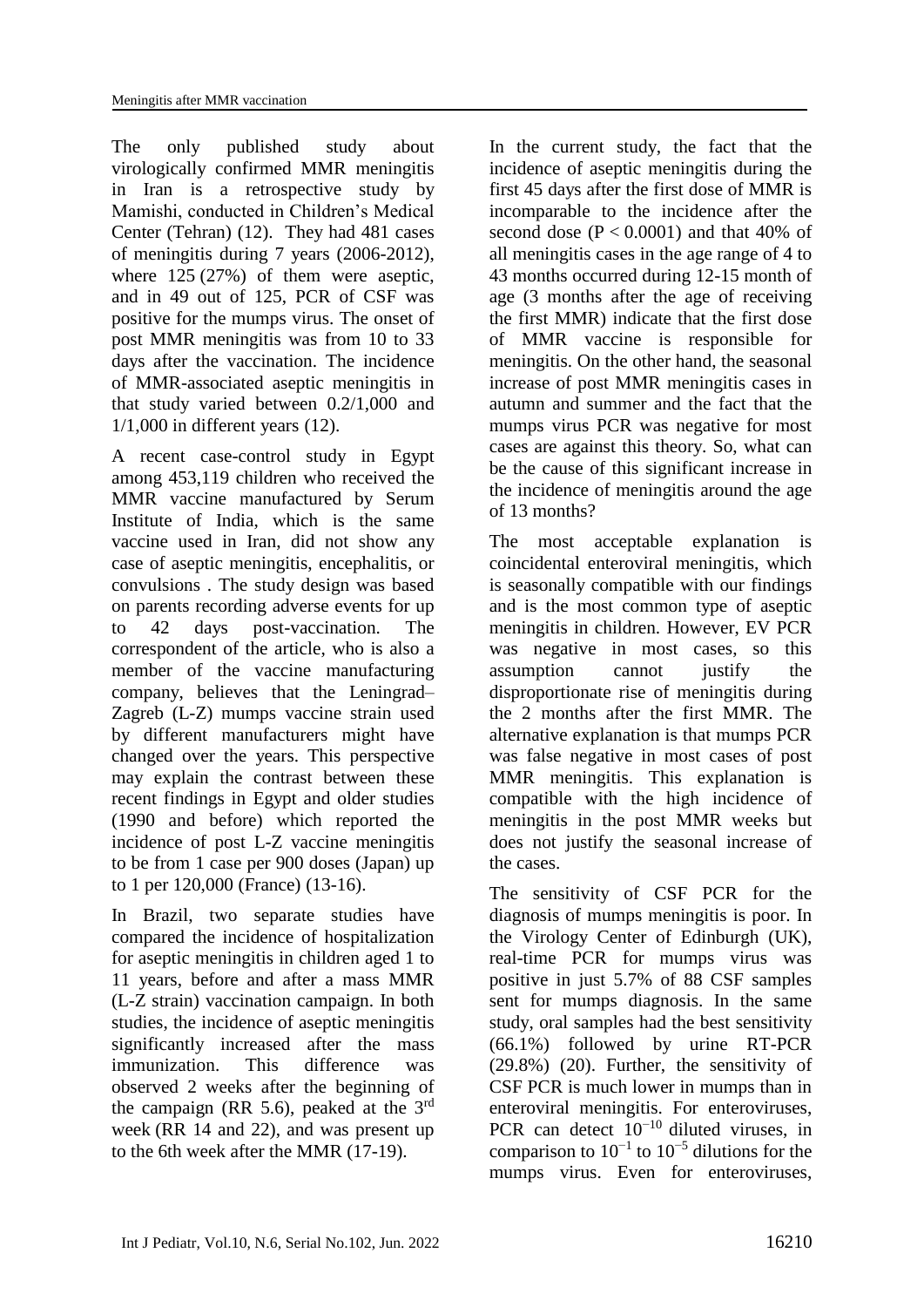simple RT-PCR misses 34% of meningitis cases [\(19\)](#page-7-9).

Febrile seizure is a relatively common adverse effect of the MMR vaccine [\(21,](#page-8-1) [22\)](#page-8-2). In Denmark, MMR vaccination significantly increased the risk of febrile seizure (RR 1.10), the highest incidence of which was within the two weeks after the immunization (RR 2.75) [\(23\)](#page-8-3). In the UK, the relative incidence of encephalitis or severe illness with convulsions and fever increased up to 5.68 times the normal rate during 6–11 days after the MMR vaccine [\(24\)](#page-8-4). Esteghamati et al. reported the adverse effects of MMR vaccination in 43,447 Iranian children. Their method was weekly examinations, up to one month after the shot. The incidence of febrile convulsion was 29.9/100,000 (56.7 per 100,000 for 1-year old and 17.0 for 4- to 6 year old children), which is much higher than in our study (14.2 and 4.7 per 100,000 for the first and second dose of vaccine, respectively). However, if we add the aseptic meningitis cases with seizure to the number of febrile seizures, the incidence of FC after the first MMR in our study would be 40 per 100,000 cases [\(7\)](#page-7-10).

A recent systematic review about the safety of routine vaccination of American children supported the causal relationship between MMR and febrile seizures within 2 weeks post MMR but didn't show any link between Jeryl Lynn strain of the mump vaccine and aseptic meningitis  $(25)$ .

#### **4-1. Limitations of the study**

The most important limitation of this study is the method that we used for the confirmation of enterovirus and mumps meningitis. We should have used stool and saliva samples besides CSF to increase the diagnostic yield of virology. The other limitation is that we didn't plan to differentiate between the wild-type mumps and the vaccine virus. We didn't also perform PCR of CSF for all children suspected of meningitis after MMR, partly because we had planned to limit the PCR to CSFs with pleocytosis and partly because of inadequate CSF samples or parental refusal for a Lumbar puncture.

# **5- CONCLUSION**

In sum, this study confirms the presence of mumps vaccine induced meningitis (by PCR) in Iranian children. We also reported a disproportionately high incidence of PCR negative aseptic meningitis in 12- to 15-month children, which is the age of the first MMR. The disproportionate increase of aseptic meningitis after the first MMR is strong epidemiologic evidence in favor of mumps vaccine induced meningitis. Further studies are required to clarify the incidence of post MMR meningitis in Iran. We recommend that future studies use samples of oral secretions besides CSF, for a better diagnosis of mumps meningitis.

#### **6- ETHICAL CONSIDERATIONS**

The study was approved by the ethics committee of the Mashhad University of Medical Sciences (MUMS) and has been registered by the number 900271 in the research affairs of the school of medicine of MUMS.

#### **7- ACKNOWLEDGMENTS**

The author would like to thank the Vice Chancellor for Research of Mashhad University of Medical Sciences for the financial support. The authors also appreciate the collaboration of Mrs. Nooshin Abdollahpour and the pediatrics residents of Mashhad University of Medical Sciences in this project.

#### **8- CONFLICTS OF INTEREST**

None.

#### **9- REFERENCES**

<span id="page-6-0"></span>1. Ghabouli Shahroodi MJ, Ghazvini K, Sadeghi R, Sasan MS. Enteroviral Meningitis in Neonates and Children of Mashhad, Iran. Jundishapur J Microbiol. 2016; 9(5):e19955-e.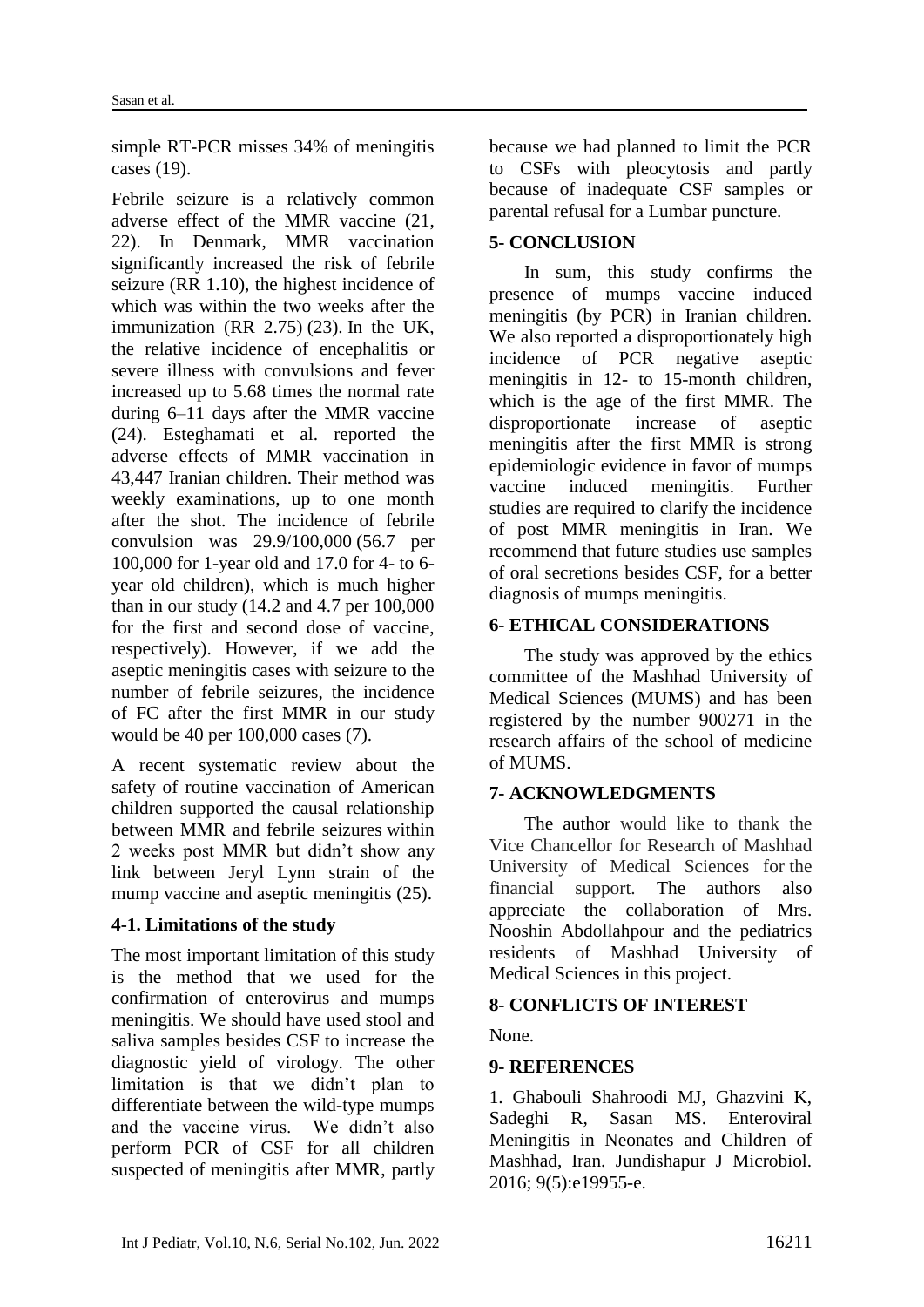2. Sasan S, Abdolvahab A, Ziyaeyan M. Epidemiology of Aseptic Meningitis in Infants and Children (Shiraz - Iran). Archives of Clinical Infectious Diseases. 2012; 7:116-8.

<span id="page-7-0"></span>3. Jorquera L A, Ugarte C D, Avilés L C, Delpiano M L. Meningitis aséptica por virus parotídeo asociada a la vacuna. Revista chilena de infectología. 2020; 37:769-74.

<span id="page-7-1"></span>4. Sahra S, Jahangir A, Glaser A, Mobarakai N, Jahangir A. Case report: aseptic meningitis secondary to varicellazoster virus (VZV) without an exanthem post MMR vaccination. BMC Infect Dis. 2021; 21(1):746-.

<span id="page-7-2"></span>5. Sugiura AY, A. Aseptic meningitis as a complication of mumps vaccination. Pediatr Infect Dis J. 1991; 10(3):5.

<span id="page-7-3"></span>6. Dorreh FaMH. Adverse events associated with MMR vaccines in Arak. Journal of Iranian clinical research. 2015; 1(1):4.

<span id="page-7-10"></span>7. Esteghamati A KA, Heshmat R, Gouya MM, Salar Amoli M, Armin S, F M. Adverse reactions following immunization with MMR vaccine in children in selected provinces of Iran. Arch Iran Med. 2011; 14(2):5.

8. Oskouie A BM, Malekian A. Relationship between Aseptic Meningitis and MMR Vaccination. Medical Journal of Tabriz University of Medical Sciences. 2007; 28(4):4.

9. Sasan MS HSM. Aseptic meningitis after MMR vaccination in children of Mashhad. Medical journal of Mashhad University of medical sciences. 2010; 53(3):6.

<span id="page-7-4"></span>10. Pediatrics AAo. Pickering LK BC, Kimberlin DW, Long SS, eds, editor. Elk Grove Village, IL: American Academy of Pediatrics; 2012. 1 p.

<span id="page-7-5"></span>11. Nakayama T. Causal relationship between immunological responses and adverse reactions following vaccination. Vaccine. 2019; 37(2):366-71.

<span id="page-7-6"></span>12. Mamishi S, Sarkardeh M, Pourakbari B, Keshavarz Valian S, Sabouni F, Mahmoudi S. Aseptic meningitis after measles–mumps–rubella (MMR) vaccination. British Journal of Biomedical Science. 2016; 73(2):84-6.

<span id="page-7-7"></span>13. Sharma HJ, Oun SA, Bakr SS, Kapre SV, Jadhav SS, Dhere RM, Bhardwaj S. No demonstrable association between the Leningrad-Zagreb mumps vaccine strain and aseptic meningitis in a large clinical trial in Egypt. Clin Microbiol Infect. 2010; 16(4):347-52.

14. Demicheli V, Rivetti A, Debalini MG, Di Pietrantonj C. Vaccines for measles, mumps and rubella in children. Cochrane Database Syst Rev. 2012; 2: CD004407.

15. Fujinaga T, Motegi Y, Tamura H, Kuroume T. A prefecture-wide survey of mumps meningitis associated with measles, mumps and rubella vaccine. Pediatr Infect Dis J. 1991; 10(3):204-9.

16. Jonville-Bera AP, Autret E, Galy-Eyraud C, Hessel L. Aseptic meningitis following mumps vaccine. A retrospective survey by the French Regional Pharmacovigilance centers and by Pasteur-Merieux Serums & Vaccines. Pharmacoepidemiol Drug Saf. 1996; 5(1):33-7.

<span id="page-7-8"></span>17. da Cunha SS, Rodrigues LC, Barreto ML, Dourado I. Outbreak of aseptic meningitis and mumps after mass vaccination with MMR vaccine using the Leningrad-Zagreb mumps strain. Vaccine. 2002; 20(7-8):1106-12.

18. Makela A, Nuorti JP, Peltola H. Neurologic disorders after measlesmumps-rubella vaccination. Pediatrics. 2002; 110(5):957-63.

<span id="page-7-9"></span>19. Kermanian M, Soleimanjahi H, Arefian E, Bamdad T. Enrichment of cerebrospinal fluid samples on cell culture